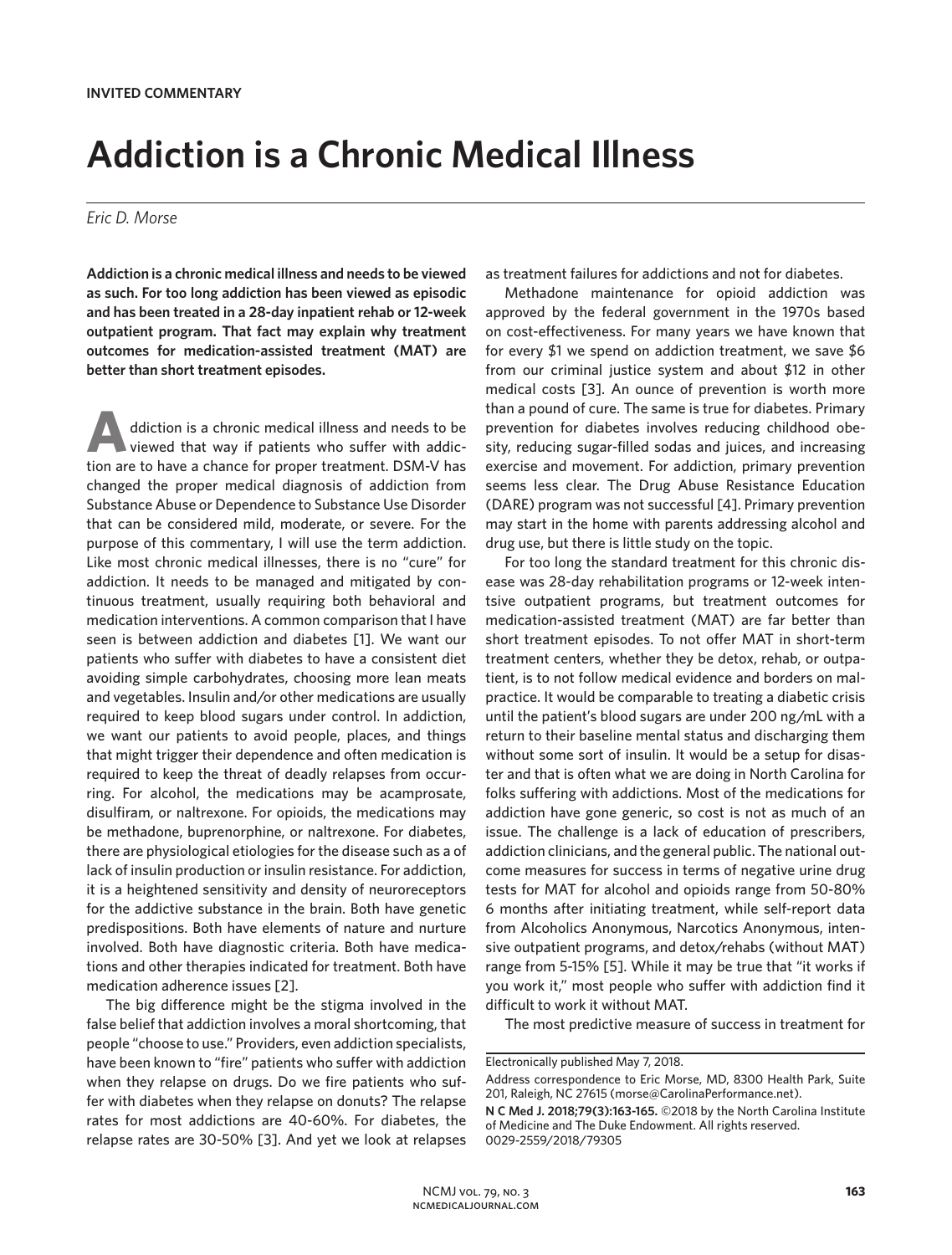*Ramage sidebar*

most addictions is length of treatment. That is because folks who stay in treatment usually recognize that their disease of addiction is a chronic medical illness.

We know that treatment for diabetes (even with the best compliance with diet and exercise, reducing the need for medication) is lifelong. Would you not check a hemoglobin A1C on somebody with a history of diabetes even if their last one was normal? People who are in recovery from addiction would still need to be checked on and given urine drug tests from time to time. You would not stop treatment for diabetes, nor should we for addiction. Relapse is not a completely dirty word. Relapse can be part of the recovery process if we learn from the relapse in all chronic medical illnesses, including diabetes and addiction. Relapse can be deadly, especially in the recent days of heroin mixed with carfentanyl derivatives. More than ever, we need to prevent relapse. The best way to prevent relapse is to remember that addiction is a chronic medical illness that needs to be treated as such, with the opportunity to remain on MAT indefinitely, as the patient and prescriber together deem it necessary. NCM